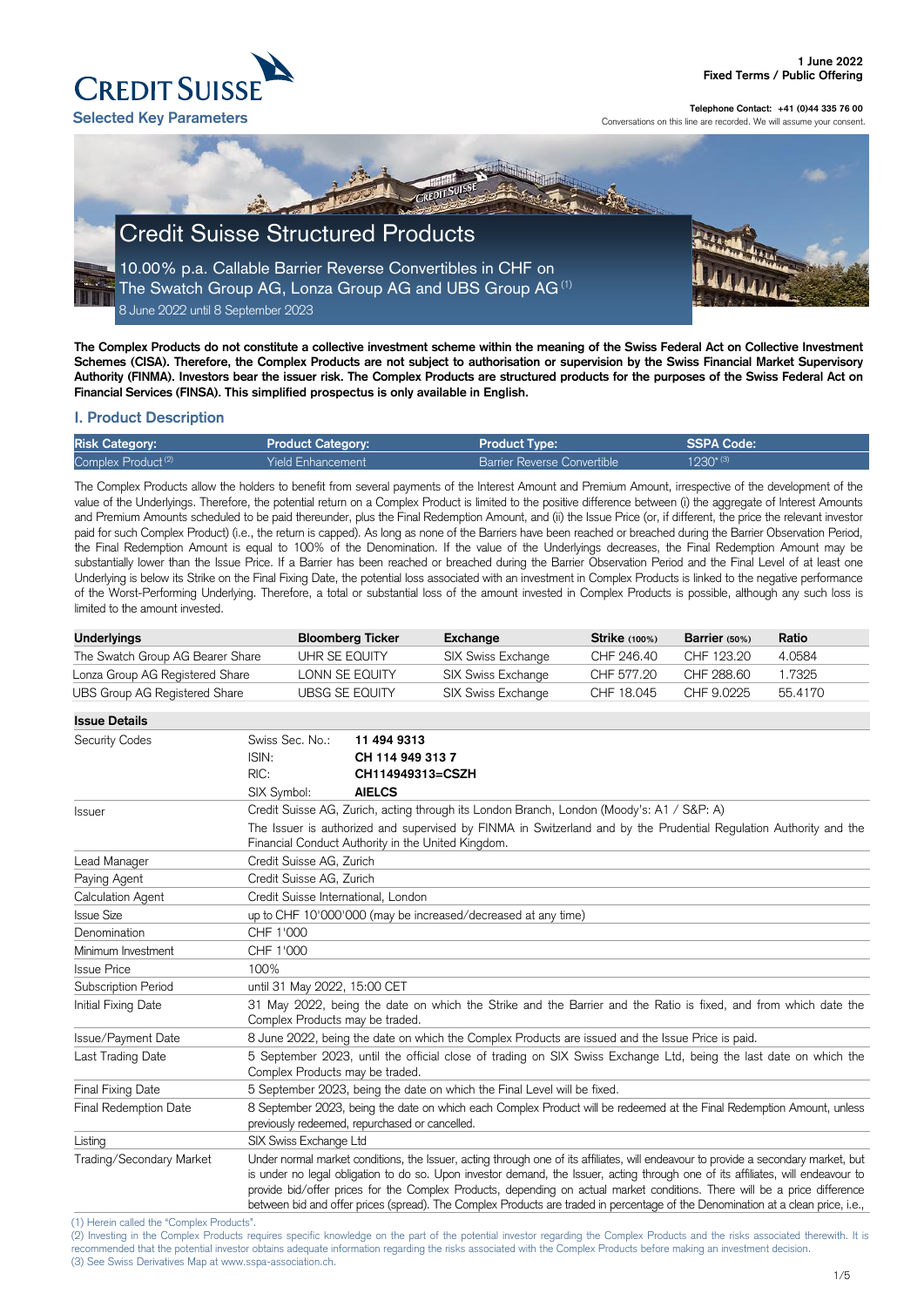|                                                  | the trading price does not contain accrued interest or premium, which is calculated separately, and are booked accordingly.<br>Indicative trading prices may be obtained on Reuters and Bloomberg.                                                                                                                                                                                                                                                                                                                                                                                                                                                                                                                                                                     |
|--------------------------------------------------|------------------------------------------------------------------------------------------------------------------------------------------------------------------------------------------------------------------------------------------------------------------------------------------------------------------------------------------------------------------------------------------------------------------------------------------------------------------------------------------------------------------------------------------------------------------------------------------------------------------------------------------------------------------------------------------------------------------------------------------------------------------------|
| Minimum Trading Lot /<br>Subscription Amount     | CHF 1'000                                                                                                                                                                                                                                                                                                                                                                                                                                                                                                                                                                                                                                                                                                                                                              |
| Clearing                                         | SIX SIS Ltd, Euroclear S.A., Clearstream Banking                                                                                                                                                                                                                                                                                                                                                                                                                                                                                                                                                                                                                                                                                                                       |
| Form                                             | <b>Uncertificated Securities</b>                                                                                                                                                                                                                                                                                                                                                                                                                                                                                                                                                                                                                                                                                                                                       |
| Governing Law/Jurisdiction                       | Swiss Law/Courts of Zurich 1                                                                                                                                                                                                                                                                                                                                                                                                                                                                                                                                                                                                                                                                                                                                           |
| Publication                                      | Any amendment to the Complex Products will be published on www.credit-suisse.com/derivatives.                                                                                                                                                                                                                                                                                                                                                                                                                                                                                                                                                                                                                                                                          |
| Countries for Public Offering                    | Switzerland                                                                                                                                                                                                                                                                                                                                                                                                                                                                                                                                                                                                                                                                                                                                                            |
| Main Sales and Offering<br>Restrictions          | U.S.A., U.S. Persons, Singapore, European Economic Area, Hong Kong, United Kingdom, Kingdom of Bahrain<br>Further information as well as a non-exhaustive list of additional sales and offering restrictions are available in the Base<br>Prospectus for the issuance of Yield Enhancement Products of Credit Suisse AG dated 18 June 2021 on www.credit-<br>suisse.com/derivatives under "Base Prospectuses".                                                                                                                                                                                                                                                                                                                                                         |
|                                                  | General: Except as set out in the documentation, no action has been or will be taken that would permit a public offering<br>of Complex Products or possession or distribution of any offering material in relation to Complex Products in any<br>jurisdiction where action for that purpose is required. No offers, sales, deliveries or transfers of Complex Products or the<br>Underlying(s) (if any) to be delivered upon redemption of the Complex Products, or distribution of any offering material<br>relating to Complex Products, may be made in or from any jurisdiction except in circumstances which will result in<br>compliance with any applicable laws and regulations and will not impose any obligations on the Issuer or the relevant<br>dealer(s). |
| Interest   Premium                               |                                                                                                                                                                                                                                                                                                                                                                                                                                                                                                                                                                                                                                                                                                                                                                        |
| Interest Amount                                  | 0.05% p.a. of the Denomination.                                                                                                                                                                                                                                                                                                                                                                                                                                                                                                                                                                                                                                                                                                                                        |
| Premium Amount                                   | 9.95% p.a. of the Denomination.                                                                                                                                                                                                                                                                                                                                                                                                                                                                                                                                                                                                                                                                                                                                        |
| Interest/Premium<br>Payment Date(s)              | 8 September 2022, 8 December 2022, 8 March 2023, 8 June 2023 and 8 September 2023, being the date(s) on<br>which the Issuer shall pay the Interest Amount and the Premium Amount per Complex Product to the holders, unless<br>previously redeemed, repurchased or cancelled.                                                                                                                                                                                                                                                                                                                                                                                                                                                                                          |
| Business Day Convention/<br>Day Count Fraction   | Modified following, unadjusted, 30/360.                                                                                                                                                                                                                                                                                                                                                                                                                                                                                                                                                                                                                                                                                                                                |
| <b>Early Redemption</b>                          |                                                                                                                                                                                                                                                                                                                                                                                                                                                                                                                                                                                                                                                                                                                                                                        |
| <b>Issuer Call Option</b>                        | The Issuer may redeem the Complex Products early in whole, but not in part, on any Optional Early Redemption Date at<br>the Optional Early Redemption Price, provided that the Issuer has exercised such right on or prior to the relevant Call<br>Option Exercise Date.                                                                                                                                                                                                                                                                                                                                                                                                                                                                                               |
| Call Option Exercise Date(s)                     | 5 December 2022, 3 March 2023 or 5 June 2023                                                                                                                                                                                                                                                                                                                                                                                                                                                                                                                                                                                                                                                                                                                           |
| <b>Optional Early</b><br>Redemption Date(s)      | 8 December 2022, 8 March 2023 or 8 June 2023                                                                                                                                                                                                                                                                                                                                                                                                                                                                                                                                                                                                                                                                                                                           |
| <b>Optional Early</b><br><b>Redemption Price</b> | 100% of the Denomination                                                                                                                                                                                                                                                                                                                                                                                                                                                                                                                                                                                                                                                                                                                                               |
| <b>Final Redemption</b>                          |                                                                                                                                                                                                                                                                                                                                                                                                                                                                                                                                                                                                                                                                                                                                                                        |
| <b>Final Redemption Amount</b>                   | (i) If <b>no</b> Barrier Event has occurred, a cash amount equal to 100% of the Denomination; or                                                                                                                                                                                                                                                                                                                                                                                                                                                                                                                                                                                                                                                                       |
|                                                  | (ii) If a Barrier Event has occurred, and                                                                                                                                                                                                                                                                                                                                                                                                                                                                                                                                                                                                                                                                                                                              |
|                                                  | (a) the Final Level of each Underlying is at or above its Strike, a cash amount equal to 100% of the Denomination; or                                                                                                                                                                                                                                                                                                                                                                                                                                                                                                                                                                                                                                                  |
|                                                  | (b) the Final Level of at least one Underlying is below its Strike, the number of Worst-Performing Underlyings specified in<br>the Ratio of the Worst-Performing Underlying. Fractions will not be cumulated and will be paid in cash (based on the Final<br>Level of the Worst-Performing Underlying). In this case, the investor will have to bear the usual transaction fees, based<br>on the Strike of the Worst-Performing Underlying.                                                                                                                                                                                                                                                                                                                            |
| Settlement Type                                  | physical settlement or cash settlement.                                                                                                                                                                                                                                                                                                                                                                                                                                                                                                                                                                                                                                                                                                                                |
| Ratio                                            | with respect to each Underlying, the relevant Ratio specified in the table above, being the number of Underlying(s) per<br>Complex Product based on the Strike of such Underlying.                                                                                                                                                                                                                                                                                                                                                                                                                                                                                                                                                                                     |
| Worst-Performing Underlying                      | out of all the Underlyings, the Underlying in respect of which its Final Level divided by its Strike results in the lowest<br>value.                                                                                                                                                                                                                                                                                                                                                                                                                                                                                                                                                                                                                                   |
| <b>Strike</b>                                    | with respect to each Underlying, the relevant Strike specified in the table above, being 100% of its level at the Valuation<br>Time on the Initial Fixing Date.                                                                                                                                                                                                                                                                                                                                                                                                                                                                                                                                                                                                        |
| <b>Final Level</b>                               | with respect to each Underlying, 100% of its level at the Valuation Time on the Final Fixing Date.                                                                                                                                                                                                                                                                                                                                                                                                                                                                                                                                                                                                                                                                     |
| <b>Valuation Time</b>                            | with respect to each Underlying, its scheduled closing time.                                                                                                                                                                                                                                                                                                                                                                                                                                                                                                                                                                                                                                                                                                           |
| Barrier                                          | with respect to each Underlying, the relevant Barrier specified in the <b>table above</b> , being 50% of its Strike.                                                                                                                                                                                                                                                                                                                                                                                                                                                                                                                                                                                                                                                   |
| <b>Barrier Event</b>                             | if the level of any Underlying at any time (observed continuously) on any Barrier Observation Date is at or below its<br>Barrier.                                                                                                                                                                                                                                                                                                                                                                                                                                                                                                                                                                                                                                      |
| <b>Barrier Observation Dates</b>                 | each exchange business day during the Barrier Observation Period.                                                                                                                                                                                                                                                                                                                                                                                                                                                                                                                                                                                                                                                                                                      |
| <b>Barrier Observation Period</b>                | from and excluding the Initial Fixing Date to and including the Final Fixing Date.                                                                                                                                                                                                                                                                                                                                                                                                                                                                                                                                                                                                                                                                                     |
| <b>Distribution Fee</b>                          |                                                                                                                                                                                                                                                                                                                                                                                                                                                                                                                                                                                                                                                                                                                                                                        |
| <b>Distribution Fee</b>                          | up to 1.00% p.a. (in percent of the Denomination and included in the Issue Price)                                                                                                                                                                                                                                                                                                                                                                                                                                                                                                                                                                                                                                                                                      |
|                                                  |                                                                                                                                                                                                                                                                                                                                                                                                                                                                                                                                                                                                                                                                                                                                                                        |

# **Swiss Taxation**

The following statements and discussions of certain Swiss tax considerations relevant to the purchase, ownership and disposition of the Complex Products are of a general nature only and do not address all potential tax consequences of an investment in the Complex Product under Swiss law. This summary is based on treaties, laws, regulations, rulings and decisions currently in effect, all of which are subject to change. It does not address the tax consequences of the Complex Products in any jurisdiction other than Switzerland.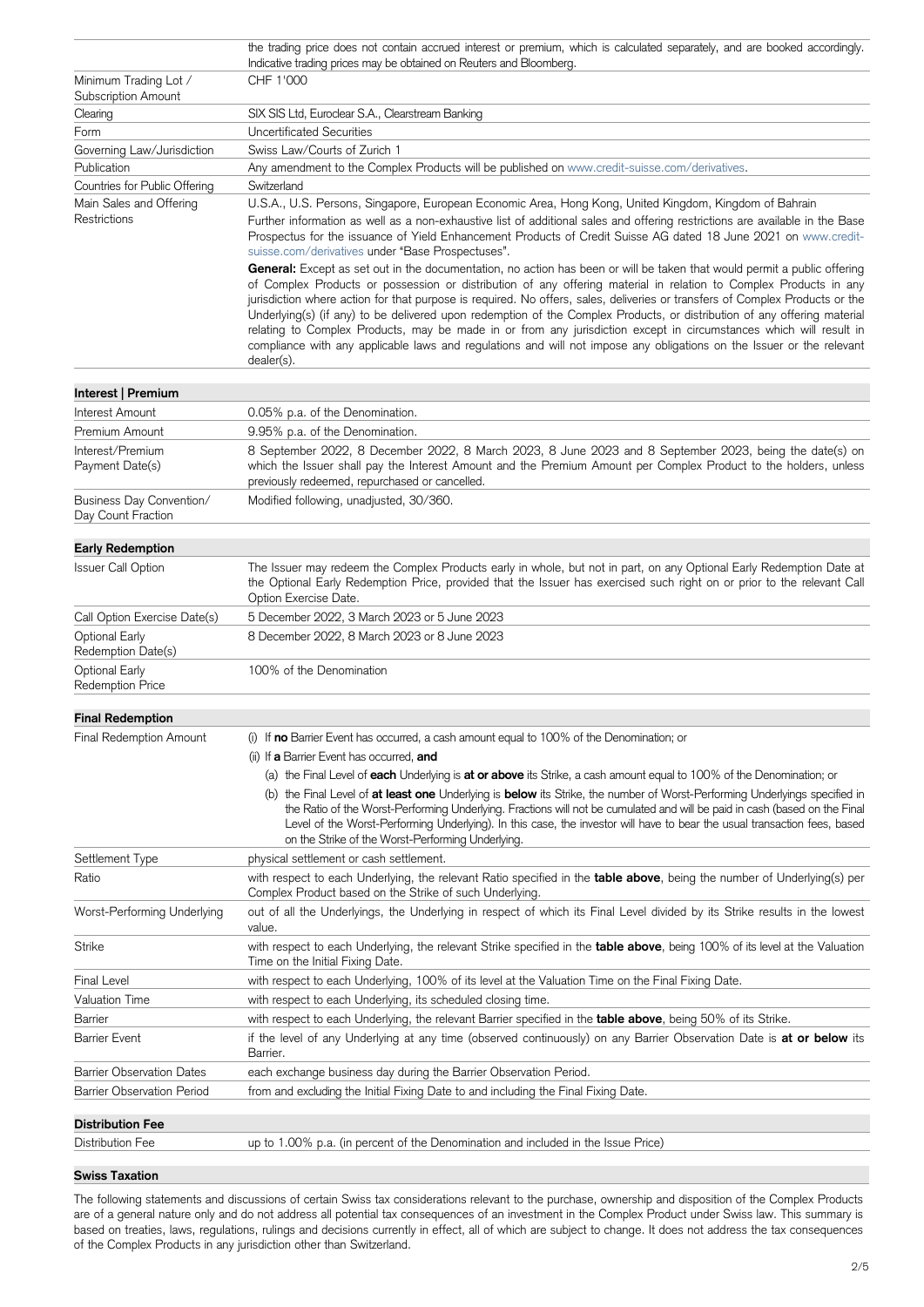Tax treatment depends on the individual tax situation of each investor and may be subject to change.

Potential investors will, therefore, need to consult their own tax advisors to determine the special tax consequences of the purchase, ownership and sale or other disposition of a Complex Product. In particular, the precise tax treatment of a holder of a Complex Product needs to be determined with reference to the applicable law and practice at the relevant time.

The investors shall be liable for all current and future taxes and duties as a consequence of an investment in Complex Products. The income tax treatment as depicted below is applicable to individual persons with tax residence in Switzerland and private assets. Withholding tax and stamp taxes are applicable to all investors; however, specific rules apply with respect to certain types of investors and transactions.

No Swiss withholding tax (*Verrechnungssteuer*).

Secondary market transactions are subject to securities transfer stamp tax (0.15%) for Swiss resident investors. [TK-Code 22]

The delivery of the Worst-Performing Underlying, if any, is subject to securities transfer stamp tax at a rate of up to 0.15%. in case of Underlying(s) issued by a Swiss issuer and of up to 0.30%. in case of Underlying(s) issued by a non-Swiss issuer, provided, in both cases, that a Swiss securities dealer for purposes of securities transfer stamp tax, such as a Swiss bank, is involved as a party or an intermediary in the transaction and no exemption applies. The securities transfer stamp tax is based on the Strike of the Worst-Performing Underlying.

The interest payment of 0.05% p.a. is subject to income tax for Swiss resident private investors. The premium payment of 9.95% p.a. qualifies for tax-free capital gain for Swiss resident private investors.

# **Withholding Tax**

Investors in this Complex Product should note that payments under this Complex Product may be subject to withholding taxes (including, but not limited to, United States withholding taxes imposed pursuant to FATCA (as defined in the Base Prospectus) or Section 871(m) of the US Internal Revenue Code of 1986, as amended). Any payments due under this Complex Product shall be paid net of such tax. Please refer to the Terms and Conditions and the Base Prospectus for further detail. In the event that any withholding taxes are applicable to any amount payable under this Complex Product, the Issuer shall not be obligated to pay additional amounts in connection with any amounts so withheld.

# **The Issuer expressly disclaims all liability in respect of any tax implications.**

# **II. Profit and Loss Prospects**

# **Profit Prospects**

The Complex Products allow the holders to benefit from several payments of the Interest Amount and Premium Amount, irrespective of the development of the value of the Underlyings. Therefore, the potential return on a Complex Product is limited to the positive difference between (i) the aggregate of Interest Amounts and Premium Amounts scheduled to be paid thereunder, plus the Final Redemption Amount, and (ii) the Issue Price (or, if different, the price the relevant investor paid for such Complex Product) (i.e., the return is capped). As long as none of the Barriers have been reached or breached during the Barrier Observation Period, the Final Redemption Amount is equal to 100% of the Denomination.

# **Loss Prospects**

If the value of the Underlyings decreases, the Final Redemption Amount may be substantially lower than the Issue Price. If a Barrier has been reached or breached during the Barrier Observation Period and the Final Level of at least one Underlying is below its Strike on the Final Fixing Date, the potential loss associated with an investment in Complex Products is linked to the negative performance of the Worst-Performing Underlying. Therefore, a total or substantial loss of the amount invested in Complex Products is possible, although any such loss is limited to the amount invested.

# **Calculation Examples of the Final Redemption Amount (unless an Early Redemption occurs)**

| Any Barrier reached or breached        | Performance of the Worst-Performing         |                                                                                                          |
|----------------------------------------|---------------------------------------------|----------------------------------------------------------------------------------------------------------|
| during the Barrier Observation Period? | <b>Underlying</b> on the Final Fixing Date: | Final Redemption Amount per Complex Product:                                                             |
| No                                     | Not relevant                                | CHF 1'000 (none of the Barriers have been reached or breached during<br>the Barrier Observation Period). |
| <b>Yes</b>                             | $+5%$                                       | CHF 1'000 (the Final Level of the Worst-Performing Underlying is at or<br>above its Strike).             |
| Yes                                    | - 70%                                       | Delivery of the number of Underlying(s) stated in the Ratio of the Worst-<br>Performing Underlying.      |

This table shows exemplary redemption scenarios regarding the Final Redemption Amount as per the Final Redemption Date for illustrative purposes only and does not constitute a price indication for the Complex Products or the Underlyings. During the term of the Complex Products, additional risks and other factors may influence the market value of the Complex Products. As a consequence, the pricing in the secondary market may differ significantly from the above table.

# **III. Important Risks for Investors**

# **Important Risks**

Issuer Risk

Investors bear the Issuer risk. The Complex Products' retention of value is dependent not only on the development of the value of the Underlying(s), but also on the creditworthiness of Credit Suisse AG, which may change over the term of the Complex Products. Furthermore, the Issuer's ability to fulfill its

obligations under the Complex Products may be affected by certain other factors, including liquidity risks, market risks, credit risks, cross-border and foreign exchange risks, operational risks, legal and regulatory risks and competition risks.

The Complex Products are direct, unconditional, unsecured and unsubordinated obligations of Credit Suisse AG and are not covered by any compensation or insurance scheme (such as a bank deposit protection scheme). If Credit Suisse AG were to become insolvent, claims of investors in Complex Products would rank equally in right of payment with all other unsecured and unsubordinated obligations of Credit Suisse AG, except such obligations given priority by law. In such a case, investors in Complex Products may suffer a loss of all or a portion of their investment therein, irrespective of any favourable development of the other value determining factors, such as the performance of the Underlying(s).

**Credit Suisse AG is licensed as a bank pursuant to the Swiss Federal Act on Banks and Saving Banks and as a security dealer pursuant to the Swiss Federal Act on Stock Exchanges and Securities Trading and is subject to supervision by the FINMA. Credit Suisse AG London Branch is authorised and regulated by FINMA in Switzerland, authorised by the Prudential Regulation Authority, is subject to regulation by the Financial Conduct Authority and limited regulation by the Prudential Regulation Authority. Details about the extent of our regulation by the Prudential Regulation Authority are available from the Issuer on request.**

Product Risk

Complex Products involve substantial risks and potential investors must have the knowledge and experience necessary to enable them to evaluate the risks and merits of an investment in Complex Products.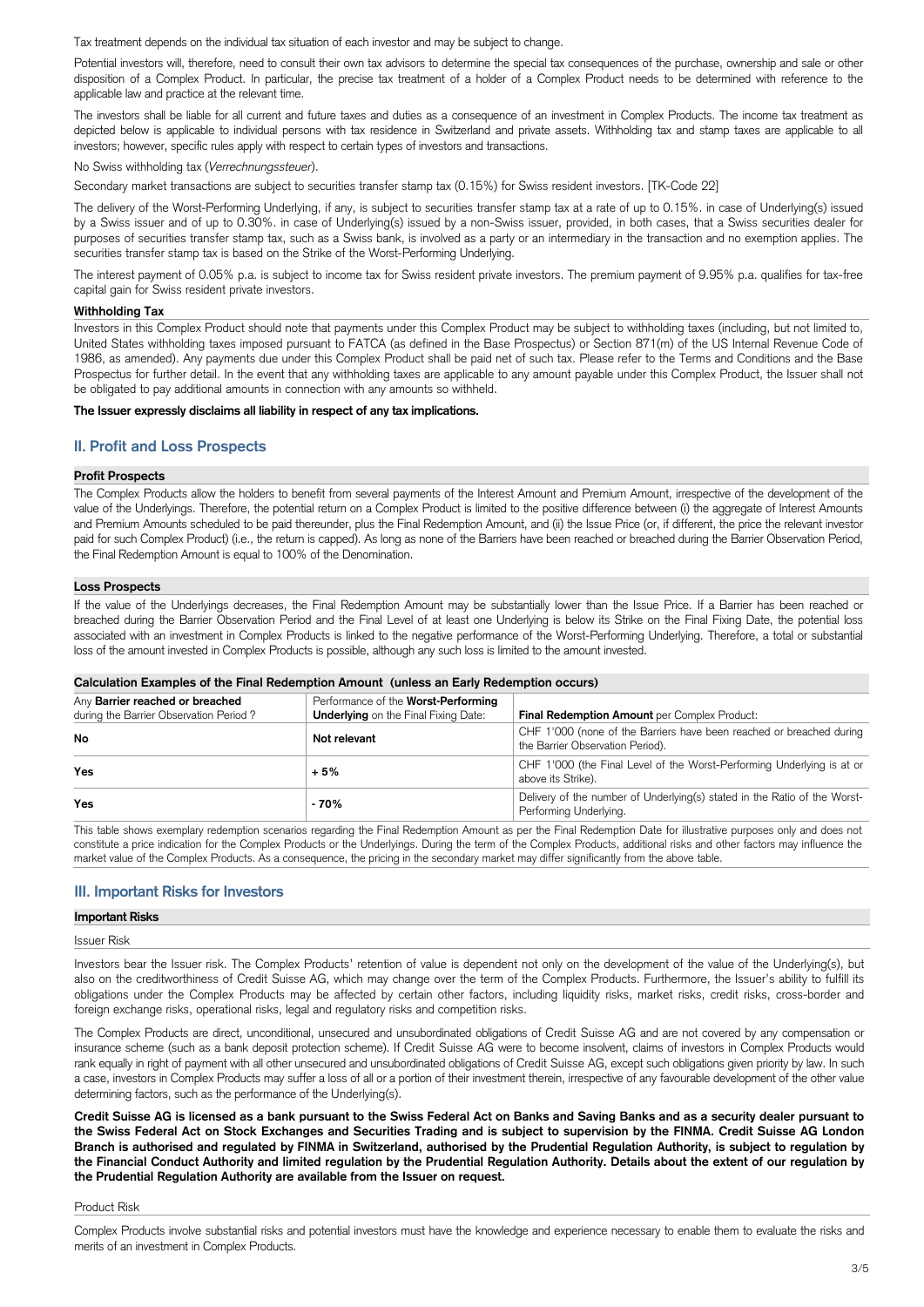Prospective investors should:

- ensure that they understand the nature of the risks posed by, and the extent of their exposure under, the Complex Products;
- make all pertinent inquiries they deem necessary without relying on the Issuer or any of its affiliates or officers or employees;
- consider the suitability of the Complex Products as an investment in light of their own circumstances, investment objectives, tax position and financial condition;
- consider carefully all the information set forth in the legally binding Terms and Conditions as well as all other sections of the Prospectus (including any documents incorporated by reference therein);
- consult their own legal, tax, accounting, financial and other professional advisors to assist them determining the suitability of Complex Products for them as an investment.

# Risk of Total Loss

Complex Products involve a high degree of risk, and prospective investors in Complex Products should recognise that Complex Products may under certain circumstances have a redemption value of zero and the payment(s) of Interest Amount and Premium Amount scheduled to be made thereunder may not be made. Prospective investors in Complex Products should therefore be prepared to sustain a partial or total loss of the amount of their investment therein.

### Complex Products are unsecured obligations

Complex Products are direct, unconditional, unsecured and unsubordinated obligations of Credit Suisse AG and are not covered by any compensation or insurance scheme (such as a bank deposit protection scheme). If Credit Suisse AG were to become insolvent, claims of investors in Complex Products would rank equally in right of payment with all other unsecured and unsubordinated obligations of Credit Suisse AG, except such obligations given priority by law. In such a case, investors in Complex Products may suffer a loss of all or a portion of their investment therein, irrespective of any favourable development of the other value determining factors, such as the performance of the Underlyings.

# Capped Profit Potential

Investors in Complex Products should be aware that the profit potential in relation thereto is capped. Therefore, a direct investment in the Underlyings may lead to a greater return than an investment in the Complex Products.

# Unpredictable Market Value of the Complex Products

The market value of, and expected return on, Complex Products may be influenced by a number of factors, some or all of which may be unpredictable (and which may offset or magnify each other), such as (i) supply and demand for Complex Products, (ii) the value and volatility of the Underlyings, (iii) economic, financial, political and regulatory or judicial events that affect Credit Suisse AG, the Underlyings or financial markets generally, (iv) interest and yield rates in the market generally, (v) the time remaining until the Final Redemption Date, (vi) the difference between the level of any Underlying and the relevant threshold, (vii) Credit Suisse AG's creditworthiness and (viii) dividend payments on the Underlyings, if any.

# Trading Market for Complex Products

The trading market for Complex Products may be limited, or may never develop at all, which may adversely impact the market value of such Complex Products or the ability of a holder thereof to sell such Complex Products.

# Exposure to the Performance of the Underlyings

Complex Products represent an investment linked to the performance of the Underlyings and potential investors should note that any amount payable, or other benefit to be received, under Complex Products will depend upon the performance of the Underlyings. Potential investors in Complex Products should be familiar with the behaviour of the Underlyings and thoroughly understand how the performance of the Underlyings may affect payments (or any other benefit to be received) under, or the market value of, Complex Products. The past performance of the Underlyings is not indicative of future performance. The market value of a Complex Product may be adversely affected by postponement or alternative provisions for the valuation of the level of any Underlying.

#### Exchange Rate Risks

The settlement currency may not be the currency of the home jurisdiction of the investor in the Complex Products. Therefore, fluctuations in exchange rates may adversely affect the market value of a Complex Product or the value of the Underlyings.

# Broad Discretionary Authority of the Calculation Agent

The Calculation Agent has broad discretionary authority to make various determinations and adjustments under Complex Products, any of which may have an adverse effect on the market value thereof or amounts payable or other benefits to be received thereunder. Any such discretion exercised by, or any calculation made by, the Calculation Agent (in the absence of manifest error) shall be binding on the Issuer and all holders of the Complex Products.

#### Further Product Specific Risks

Investors in the Complex Products should be aware that an investment therein may result in a loss upon redemption if a Barrier Event has occurred and the Final Level of at least one Underlying is below its Strike. Consequently, the potential loss associated with an investment in the Complex Products is linked to the negative performance of the Worst-Performing Underlying, which is the Underlying with the worst performance out of all Underlyings, and investors therein should be prepared to sustain a partial or total loss of their investment.

Furthermore, investors in the Complex Products should be aware that the timing of redemption of the Complex Products is uncertain since the Issuer is entitled to redeem the Complex Products in whole but not in part prior to the Final Redemption Date. The Issuer is likely to early redeem such Complex Products when its cost of borrowing is lower than the yield on such Complex Products. As a result, (i) if the Issuer exercises its right to early redeem the Complex Products, investors in such Complex Products will not be able to participate in any performance of the Underlying(s) after the date of such early redemption and (ii) investors in such Complex Products may incur additional transaction costs as a consequence of reinvesting proceeds received upon any early redemption and the conditions for such a reinvestment may be less favourable than the relevant investor's initial investment in the Complex Products. If the Issuer exercises its call option, investors should note that no Interest Amounts or Premium Amounts that would otherwise have been due after the date of such early redemption will be paid.

This risk disclosure notice cannot disclose all the risks. Therefore, potential investors in Complex Products should consult the latest version of the 'Risks Involved in Trading Financial Instruments' risk disclosure brochure (the 'Risk Disclosure Brochure') and the Prospectus of which the Terms and Conditions of the Complex Products form a part.